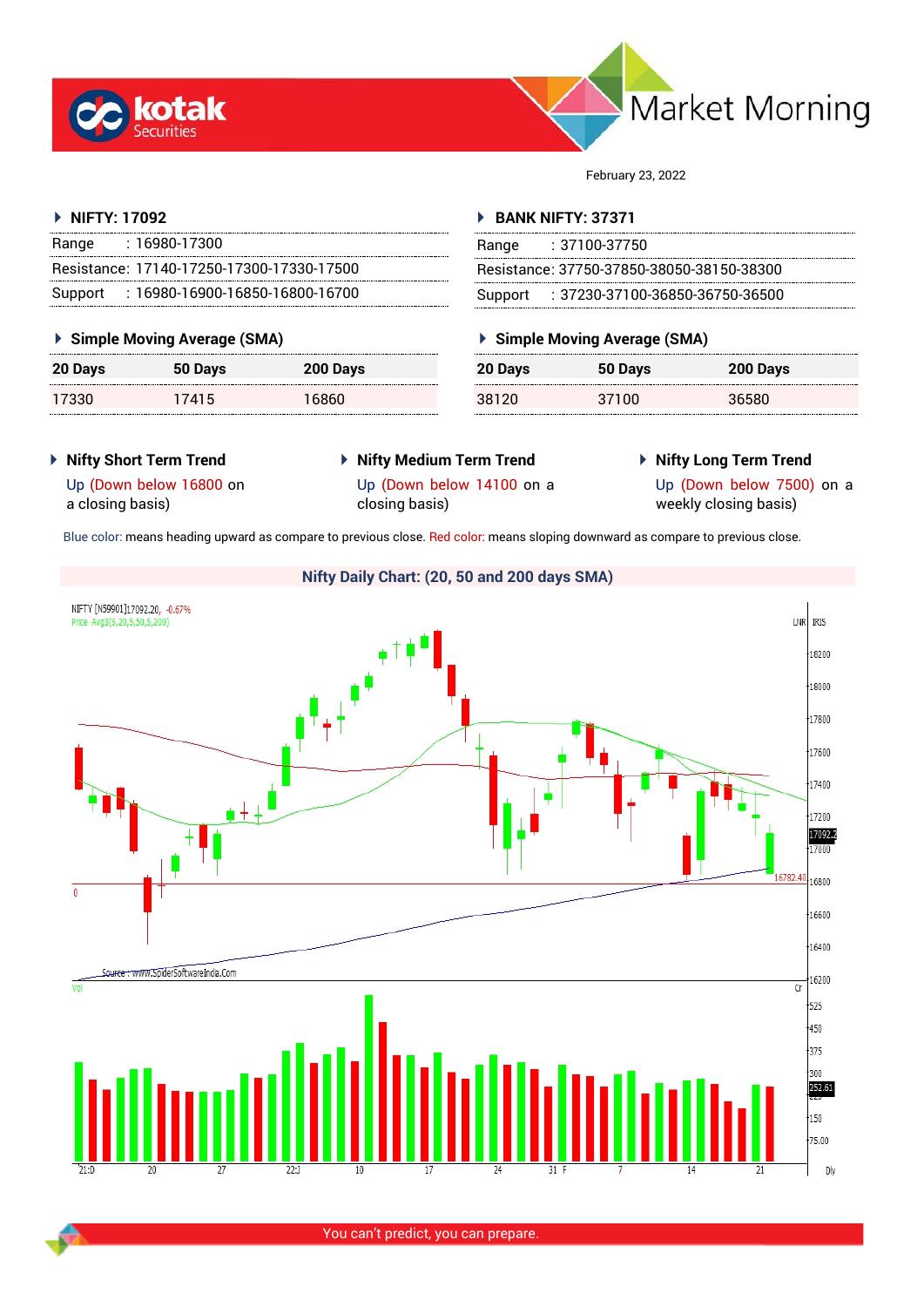### **Market Analysis**

It has emerged at a major support base for the 8th time in a row and such levels break only after crossing the position, which can take time to break, either after a major event has unfolded. The trading range of Nifty is **Nifty/Sensex Daily View:** On Tuesday, the market fell below the 17000 level but failed to break the 16800 walls. gap. Looking at the breadth of Nifty as well as looking at PCR & India VIX, the market has created an oversold becoming narrow, which can take the market in any one direction decisively. Nifty is stuck in the trading range of 16800 and 17500. Bulls are handling 16800 but can only rest above 17500, which is a long way off. The final stop loss for long positions should be 16800, which was coincidently the support of 200 days SMA.

On Tuesday, we were anticipating that the market would break 17000 in the beginning and come to 16800, but it surprised everyone by opening at the support of 16800 and later never looked back. Even today we can see another startling start but on a higher level. Nifty may open near 17300 instead of 17200, where 20 days SMA is the resistance. Our advice is to avoid adding positions at higher levels as the uncertainty of tensions between Russia and Ukraine is not yet completely over. It is advisable to buy on Intraday Bullish Reversal, this will help traders to trade with a specific stop loss.

# **RATING SCALE (PRIVATE CLIENT GROUP)**

limit your losses.

**BUY** – A condition that indicates a good time to buy a stock. The exact circumstances of the signal will be determined by the indicator that an analyst is using. **SELL** – A condition that indicates a good time to sell a stock. The exact circumstances of the signal will be determined by the indicator that an analyst is using. **Stop Loss Order** – An instruction to the broker to buy or sell stock when it trades beyond a specified price. They serve to either protect your profits or

#### **FUNDAMENTAL RESEARCH TEAM (PRIVATE CLIENT GROUP)**

Head of Research Auto & Auto Ancillary Transportation, Paints, FMCG Banking & Finance [shrikant.chouhan@kotak.com](mailto:shrikant.chouhan@kotak.com) arun.agarwal@kotak.com agarwal.amit@kotak.com Hemali.Dhame@kotak.com

**Jatin Damania Purvi Shah Rini Mehta K. Kathirvelu** Metals & Mining, Midcap Pharmaceuticals Research Associate Support Executive jatin.damania@kotak.com [purvi.shah@kotak.com](mailto:purvi.shah@kotak.com) rini.mehta@kotak.com [k.kathirvelu@kotak.com](mailto:k.kathirvelu@kotak.com) +91 22 6218 6440 +91 22 6218 6432 +91 80801 97299 +91 22 6218 6427

Oil and Gas, Information Tech Construction, Capital Goods & Midcaps sumit.pokharna@kotak.com pankajr.kumar@kotak.com

+91 22 6218 5408 +91 22 6218 6443 +91 22 6218 6439 +91 22 6218 6433

# **Sumit Pokharna** Pankaj Kumar

+91 22 6218 6438 +91 22 6218 6434

**Shrikant Chouhan Arun Agarwal Amit Agarwal, CFA Hemali Dhame**

### **TECHNICAL RESEARCH TEAM (PRIVATE CLIENT GROUP)**

**Shrikant Chouhan Amol Athawale Sayed Haider**

[shrikant.chouhan@kotak.com](mailto:shrikant.chouhan@kotak.com) [amol.athawale@kotak.com](mailto:amol.athawale@kotak.com) Research Associate +91 22 6218 5408 +91 20 6620 3350 [sayed.haider@kotak.com](mailto:sayed.haider@kotak.com)

+91 22 62185498

# **DERIVATIVES RESEARCH TEAM (PRIVATE CLIENT GROUP)**

+91 79 6607 2231 +91 22 6218 5497 +91 33 6615 6273

**Sahaj Agrawal Prashanth Lalu Prasenjit Biswas, CMT, CFTe** [sahaj.agrawal@kotak.com](mailto:sahaj.agrawal@kotak.com) [prashanth.lalu@kotak.com](mailto:prashanth.lalu@kotak.com) [prasenjit.biswas@kotak.com](mailto:prasenjit.biswas@kotak.com)